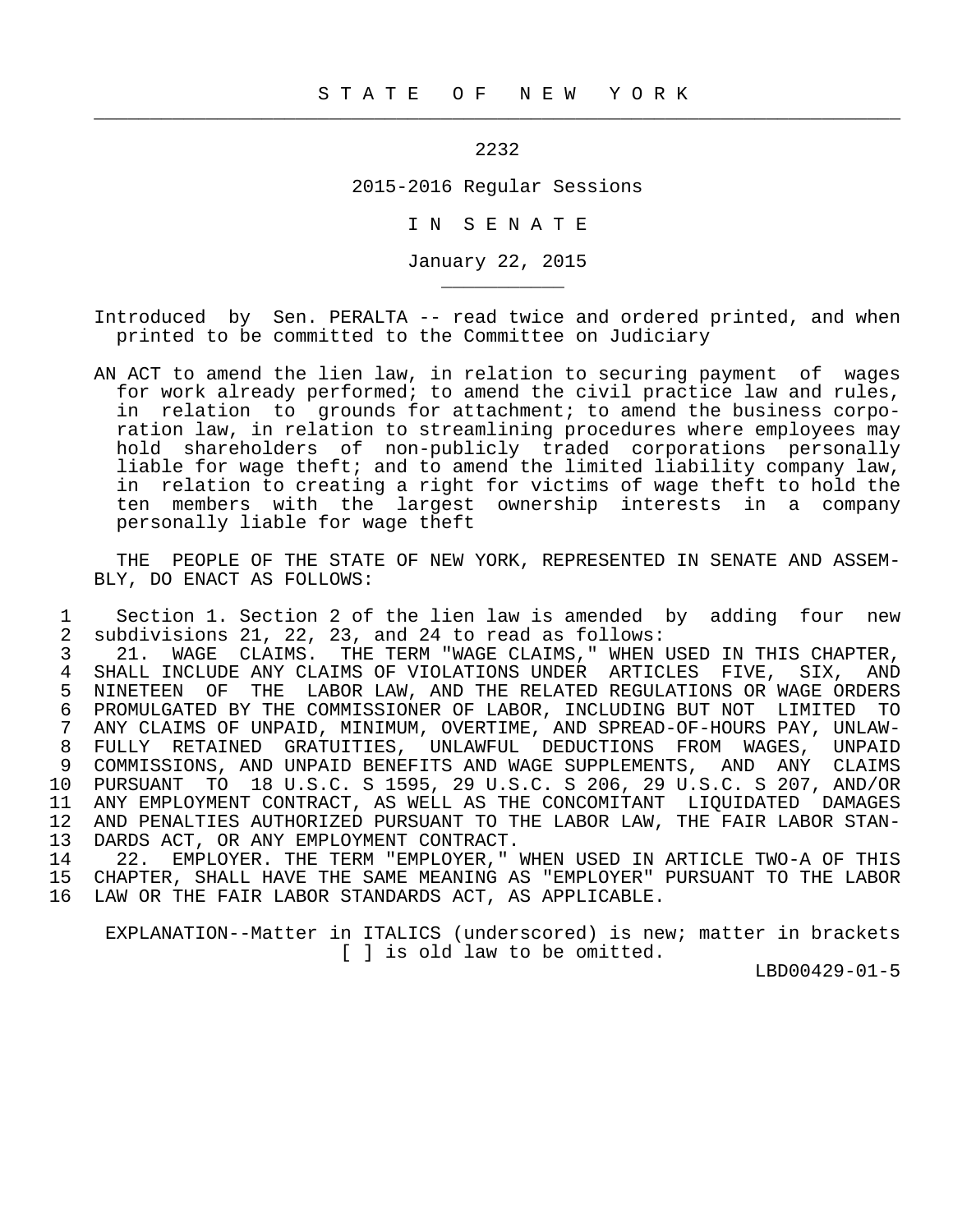S. 2232 2

1 23. EMPLOYEE. THE TERM "EMPLOYEE," WHEN USED IN ARTICLE TWO-A OF THIS<br>2 CHAPTER, SHALL HAVE THE SAME MEANING AS "EMPLOYEE" PURSUANT TO THE LABOR 2 CHAPTER, SHALL HAVE THE SAME MEANING AS "EMPLOYEE" PURSUANT TO THE LABOR<br>3 LAW OR THE FAIR LABOR STANDARDS ACT, AS APPLICABLE. LAW OR THE FAIR LABOR STANDARDS ACT, AS APPLICABLE. 4 24. PERSONAL PROPERTY. THE TERM "PERSONAL PROPERTY," WHEN USED IN<br>5 ARTICLE TWO-A OF THIS CHAPTER, SHALL HAVE THE SAME MEANING AS "PERSONAL 5 ARTICLE TWO-A OF THIS CHAPTER, SHALL HAVE THE SAME MEANING AS "PERSONAL<br>6 PROPERTY" PURSUANT TO SECTION THIRTY-NINE OF THE GENERAL CONSTRUCTION 6 PROPERTY" PURSUANT TO SECTION THIRTY-NINE OF THE GENERAL CONSTRUCTION<br>7 LAW, EXCEPT WHERE EXEMPT BY FEDERAL LAW. 7 LAW, EXCEPT WHERE EXEMPT BY FEDERAL LAW.<br>8 S 2. The lien law is amended by adding 8 S 2. The lien law is amended by adding a new article 2-A to read as<br>9 follows: 9 follows: 10 ARTICLE 2-A<br>11 WAGE LIEN 11 WAGE LIEN 12 SECTION 39-AA. WAGE LIEN.<br>13 39-BB. ESTABLISHI 13 39-BB. ESTABLISHING A LIEN FOR WAGE CLAIMS.<br>14 39-CC, ENFORCEMENT OF A LIEN FOR WAGE CLAIM 14 39-CC. ENFORCEMENT OF A LIEN FOR WAGE CLAIMS ON REAL PROPERTY. 15 39-DD. ENFORCEMENT OF A LIEN FOR WAGE CLAIMS ON PERSONAL PROPER- 16 TY.<br>17 39-EE. REGUL 17 39-EE. REGULATIONS.<br>18 39-FF. RIGHTS. 18 39-FF. RIGHTS.<br>19 39-GG. FORCE A 19 39-GG. FORCE AND EFFECT.<br>20 39-HH. OPERATION. 20 39-HH. OPERATION.<br>21 S 39-AA. WAGE LIEN. AN 21 S 39-AA. WAGE LIEN. AN EMPLOYEE OR THE COMMISSIONER OF LABOR SHALL BE 22 ENTITLED TO A LIEN UPON ALL PROPERTY OF THE EMPLOYER, REAL OR PERSONAL, 23 LOCATED IN THIS STATE FOR THE FULL AMOUNT OF THE WAGE CLAIMS, INCLUDING 24 THE PENALTIES AUTHORIZED PURSUANT TO THE LABOR LAW, THE FAIR LABOR STAN-<br>25 DARDS ACT, OR THE CONTRACT IN ISSUE, SUCH LIEN SHALL EXTEND TO THE 25 DARDS ACT, OR THE CONTRACT IN ISSUE. SUCH LIEN SHALL EXTEND TO THE 26 EMPLOYER-OWNER'S RIGHT, TITLE OR INTEREST IN THE REAL AND PERSONAL PROP- 27 ERTY, EXISTING AT THE TIME OF FILING THE NOTICE OF LIEN, OR THEREAFTER<br>28 ACOUIRED, AND SHALL HAVE THE SAME PRIORITY AS A MECHANIC'S LIEN PURSUANT 28 ACQUIRED, AND SHALL HAVE THE SAME PRIORITY AS A MECHANIC'S LIEN PURSUANT<br>29 TO SECTION THIRTEEN OF THIS CHAPTER. 29 TO SECTION THIRTEEN OF THIS CHAPTER.<br>30 S 39-BB. ESTABLISHING A LIEN FOR 30 S 39-BB. ESTABLISHING A LIEN FOR WAGE CLAIMS. 1. TO ESTABLISH A LIEN<br>31 FOR WAGE CLAIMS UNDER THIS ARTICLE, AN EMPLOYEE SHALL: 31 FOR WAGE CLAIMS UNDER THIS ARTICLE, AN EMPLOYEE SHALL:<br>32 (A) PROVIDE AND SERVE WRITTEN NOTICE TO AN EMPLOYER 32 THE REOVIDE AND SERVE WRITTEN NOTICE TO AN EMPLOYER IN ACCORDANCE WITH  $\overline{33}$  the reouirements set forth in sections nine and eleven of this chapter 33 THE REQUIREMENTS SET FORTH IN SECTIONS NINE AND ELEVEN OF THIS CHAPTER<br>34 TO PROVIDE THE EMPLOYER WITH ADEOUATE NOTICE OF THE WAGES CLAIMED AND 34 TO PROVIDE THE EMPLOYER WITH ADEQUATE NOTICE OF THE WAGES CLAIMED AND<br>35 THE PROPERTY AGAINST WHICH THE LIEN FOR WAGE CLAIMS IS SOUGHT; 35 THE PROPERTY AGAINST WHICH THE LIEN FOR WAGE CLAIMS IS SOUGHT;<br>36 (B) SERVE WRITTEN NOTICE TO AN EMPLOYER AT ANY TIME D 36 (B) SERVE WRITTEN NOTICE TO AN EMPLOYER AT ANY TIME DURING THE 37 PROGRESS OF THE WORK, OR WITHIN SIX YEARS AFTER THE FINAL PERFORMANCE OF<br>38 THE WORK, AND OTHERWISE IN ACCORDANCE WITH THE REOUIREMENTS SET FORTH IN 38 THE WORK, AND OTHERWISE IN ACCORDANCE WITH THE REQUIREMENTS SET FORTH IN 39 SECTION TEN OF THIS CHAPTER. 39 SECTION TEN OF THIS CHAPTER.<br>40 2. IF PAYMENT IS MADE 40 2. IF PAYMENT IS MADE FOR THE AMOUNT OF WAGE CLAIMS STATED IN THE 41 NOTICE OF WAGE LIEN. THE RECORDED LIEN FOR THE WAGE CLAIMS SHALL BE 41 NOTICE OF WAGE LIEN, THE RECORDED LIEN FOR THE WAGE CLAIMS SHALL BE 42 RELEASED AS SET FORTH IN ARTICLE TWO OF THIS CHAPTER. 42 RELEASED AS SET FORTH IN ARTICLE TWO OF THIS CHAPTER.<br>43 3. A LIEN FOR WAGE CLAIMS SHALL BE A LIEN FOR A 43 THAT A LIEN FOR WAGE CLAIMS SHALL BE A LIEN FOR A PERIOD OF TEN YEARS AND ALL TOR WAGE CLAIMS SHALL BE A LIEN FOR SHALL THAT TIME 44 AFTER THE EMPLOYEE HAS FILED THE NOTICE OF LIEN, UNLESS WITHIN THAT TIME<br>45 AN ACTION IS COMMENCED TO FORECLOSE THE LIEN, AND A NOTICE OF THE AN ACTION IS COMMENCED TO FORECLOSE THE LIEN, AND A NOTICE OF THE 46 PENDENCY OF SUCH ACTION IS FILED. NOTWITHSTANDING THIS PROVISION, A LIEN<br>47 FOR WAGE CLAIMS SHALL HAVE THE SAME FORCE AND EFFECT OF A LIEN PURSUANT 47 FOR WAGE CLAIMS SHALL HAVE THE SAME FORCE AND EFFECT OF A LIEN PURSUANT 48 TO ARTICLE TWO OF THIS CHAPTER. 48 TO ARTICLE TWO OF THIS CHAPTER.<br>49 S 39-CC. ENFORCEMENT OF A LIE 49 S 39-CC. ENFORCEMENT OF A LIEN FOR WAGE CLAIMS ON REAL PROPERTY. 1. A 50 LIEN FOR WAGE CLAIMS ON REAL PROPERTY MAY BE ENFORCED IN NEW YORK 51 SUPREME COURT, COUNTY COURT, OR IN A COURT WITH JURISDICTION IN AN 52 ACTION FOUNDED ON A CONTRACT FOR A SUM OF MONEY EQUIVALENT TO THE AMOUNT 53 OF SUCH DEBT, IN ACCORDANCE WITH THE REQUIREMENTS SET FORTH IN SECTION 54 FORTY-ONE OF THIS CHAPTER. IF THE CONTRACT BETWEEN EMPLOYER AND EMPLOYEE 55 VIOLATES THE MINIMUM PROTECTIONS OF THE LABOR LAW, THE NOTICE OF LIEN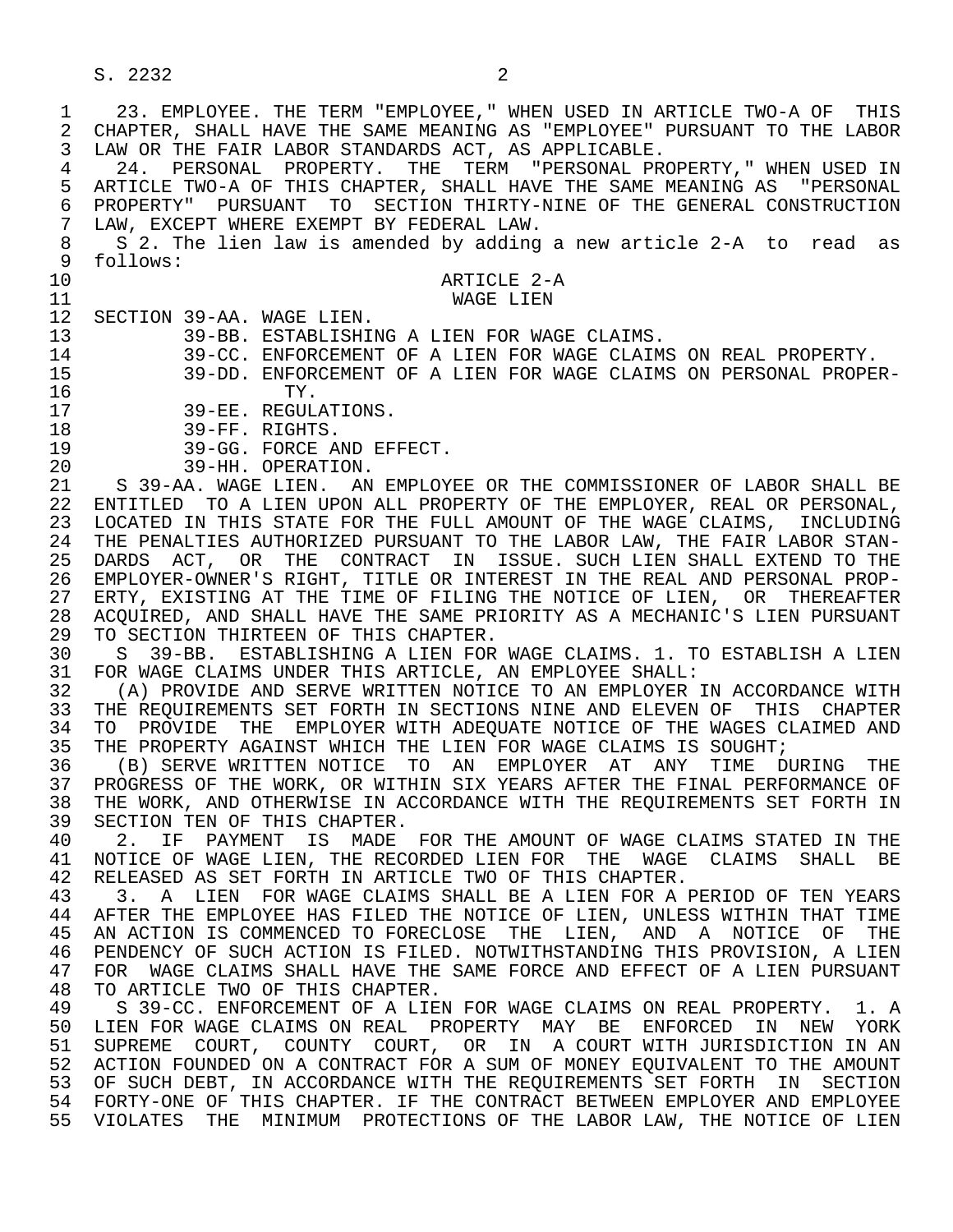1 MAY STATE THE LEGAL VALUE OF THE LABOR PERFORMED, AND A COURT MAY LATER<br>2 DETERMINE UPON TRIAL A HIGHER VALUE THAN THAT STATED BY CLAIMANT. 2 DETERMINE UPON TRIAL A HIGHER VALUE THAN THAT STATED BY CLAIMANT.<br>3 2. THE EMPLOYEE OR PERSON WHO FILES A WAGE LIEN WHO RECOV

 3 2. THE EMPLOYEE OR PERSON WHO FILES A WAGE LIEN WHO RECOVERS ANY 4 WAGES, DAMAGES, AND PENALTIES PURSUANT TO SUCH LIEN SHALL BE ENTITLED TO<br>5 ALSO RECOVER REASONABLE ATTORNEY'S FEES AND COSTS EXPENDED IN ANY ACTION 5 ALSO RECOVER REASONABLE ATTORNEY'S FEES AND COSTS EXPENDED IN ANY ACTION<br>6 OR PROCEEDING TO FILE AND ENFORCE THE WAGE LIEN. 6 OR PROCEEDING TO FILE AND ENFORCE THE WAGE LIEN.<br>7 3. WHERE IN ANY ACTION OR PROCEEDING TO ENFORC

 7 3. WHERE IN ANY ACTION OR PROCEEDING TO ENFORCE A WAGE LIEN THE COURT 8 SHALL HAVE DECLARED SAID LIEN TO BE VOID ON ACCOUNT OF WILLFUL EXAGGER-<br>9 ATION BY THE PERSON FILING SUCH NOTICE OF LIEN. THE COURT MAY AWARD 9 ATION BY THE PERSON FILING SUCH NOTICE OF LIEN, THE COURT MAY AWARD<br>10 COURT COSTS AND REASONABLE ATTORNEY'S FEES TO THE EMPLOYER. 10 COURT COSTS AND REASONABLE ATTORNEY'S FEES TO THE EMPLOYER.<br>11 4. ANY NUMBER OF ACTIONS OR PROCEEDINGS TO ENFORCE WAGE

11 4. ANY NUMBER OF ACTIONS OR PROCEEDINGS TO ENFORCE WAGE LIENS AGAINST<br>12 THE SAME EMPLOYER MAY BE JOINED IN A SINGLE PROCEEDING UPON THE COURT'S 12 THE SAME EMPLOYER MAY BE JOINED IN A SINGLE PROCEEDING UPON THE COURT'S 13 OWN MOTION OR UPON THE APPLICATION OF ANY PARTY. 13 OWN MOTION OR UPON THE APPLICATION OF ANY PARTY.<br>14 S 39-DD, ENFORCEMENT OF A LIEN FOR WAGE CLAIMS

S 39-DD. ENFORCEMENT OF A LIEN FOR WAGE CLAIMS ON PERSONAL PROPERTY. A 15 LIEN FOR WAGE CLAIMS ON PERSONAL PROPERTY MAY BE ENFORCED IN THE SAME<br>16 MANNER AS IS REOUIRED TO PERFECT A SECURITY INTEREST UNDER PARAGRAPH TWO 16 MANNER AS IS REQUIRED TO PERFECT A SECURITY INTEREST UNDER PARAGRAPH TWO<br>17 OF SUBSECTION (A) OF SECTION 9-501 OF THE UNIFORM COMMERCIAL CODE. SUCH 17 OF SUBSECTION (A) OF SECTION 9-501 OF THE UNIFORM COMMERCIAL CODE. SUCH 18 NOTICE OF LIEN SHALL BE MADE TO THE SECRETARY OF STATE IN WRITING, SPEC-18 NOTICE OF LIEN SHALL BE MADE TO THE SECRETARY OF STATE IN WRITING, SPEC-<br>19 IFYING THE PERSON AGAINST WHOM THE CLAIM IS MADE, THE AMOUNT OF THE SAME 19 IFYING THE PERSON AGAINST WHOM THE CLAIM IS MADE, THE AMOUNT OF THE SAME<br>20 AND A DESCRIPTION OF THE PROPERTY UPON WHICH THE LIEN IS CLAIMED. THE 20 AND A DESCRIPTION OF THE PROPERTY UPON WHICH THE LIEN IS CLAIMED. THE 21 SALE OF THIS 21 SALE OF THE PROPERTY MAY BE ENFORCED UNDER SECTION TWO HUNDRED OF THIS<br>22 CHAPTER, SUCH INTEREST SHALL TERMINATE IN FIVE YEARS IN ACCORDANCE WITH 22 CHAPTER. SUCH INTEREST SHALL TERMINATE IN FIVE YEARS IN ACCORDANCE WITH 23 SECTION 9-515 OF THE UNIFORM COMMERCIAL CODE. SECTION 9-515 OF THE UNIFORM COMMERCIAL CODE.

24 S 39-EE. REGULATIONS. THE COMMISSIONER OF LABOR MAY SEEK TO ESTABLISH<br>25 A LIEN FOR WAGE CLAIMS ON BEHALF OF AN EMPLOYEE AND ADOPT REGULATIONS TO 25 A LIEN FOR WAGE CLAIMS ON BEHALF OF AN EMPLOYEE AND ADOPT REGULATIONS TO 26 IMPLEMENT THE PROVISIONS OF THIS ARTICLE.<br>27 S 39-FF. RIGHTS. THIS ARTICLE MAY

27 S 39-FF. RIGHTS. THIS ARTICLE MAY NOT BE CONSTRUED TO PREVENT AN 28 EMPLOYEE FROM EXERCISING ANY RIGHT OR SEEKING ANY REMEDY TO WHICH THE 28 EMPLOYEE FROM EXERCISING ANY RIGHT OR SEEKING ANY REMEDY TO WHICH THE 29 EMPLOYEE MAY OTHERWISE BE ENTITLED. 29 EMPLOYEE MAY OTHERWISE BE ENTITLED.<br>30 S. 39-GG, FORCE AND EFFECT, A WA

30 S 39-GG. FORCE AND EFFECT. A WAGE LIEN SHALL HAVE THE SAME FORCE AND<br>31 EFFECT AS A MECHANIC'S LIEN PURSUANT TO SUBDIVISION ONE OF SECTION THIR-31 EFFECT AS A MECHANIC'S LIEN PURSUANT TO SUBDIVISION ONE OF SECTION THIR-<br>32 TEEN OF THIS CHAPTER, AND SHALL HAVE PRIORITY OVER A CONVEYANCE, MORT-32 TEEN OF THIS CHAPTER, AND SHALL HAVE PRIORITY OVER A CONVEYANCE, MORT-<br>33 GAGE, JUDGMENT, OR OTHER CLAIM AGAINST SUCH PROPERTY NOT RECORDED, DOCK-33 GAGE, JUDGMENT, OR OTHER CLAIM AGAINST SUCH PROPERTY NOT RECORDED, DOCK-<br>34 ETED, OR FILED AT THE TIME OF THE FILING OF THE NOTICE OF THE LIEN. 34 ETED, OR FILED AT THE TIME OF THE FILING OF THE NOTICE OF THE LIEN.<br>35 S 39-HH. OPERATION. WHERE APPLICABLE, THE OPERATION OF THIS AR

35 S 39-HH. OPERATION. WHERE APPLICABLE, THE OPERATION OF THIS ARTICLE<br>36 MAY BE CONSTRUED WITH REFERENCE TO THE REOUIREMENTS SET FORTH IN ARTICLE MAY BE CONSTRUED WITH REFERENCE TO THE REQUIREMENTS SET FORTH IN ARTICLE 37 TWO OF THIS CHAPTER.<br>38 S 3. Subdivision 5

38 S 3. Subdivision 5 of section 6201 of the civil practice law and<br>39 rules, as amended by chapter 860 of the laws of 1977 and as renumbered 39 rules, as amended by chapter 860 of the laws of 1977 and as renumbered<br>40 by chapter 618 of the laws of 1992, is amended and a new subdivision 6 40 by chapter 618 of the laws of 1992, is amended and a new subdivision 6<br>41 is added to read as follows: 41 is added to read as follows:<br>42 5. the cause of action

42 5. the cause of action is based on a judgment, decree or order of a<br>43 court of the United States or of any other court which is entitled to 43 court of the United States or of any other court which is entitled to<br>44 full faith and credit in this state, or on a judgment which qualifies 44 full faith and credit in this state, or on a judgment which qualifies<br>45 for recognition under the provisions of article 53[.] OF THIS CHAPTER; for recognition under the provisions of article 53[.] OF THIS CHAPTER;

46 OR<br>47 ( 47 6. THE CAUSE OF ACTION IS BASED ON WAGE CLAIMS. "WAGE CLAIMS," WHEN<br>48 USED IN THIS CHAPTER, SHALL INCLUDE ANY CLAIMS OF VIOLATIONS OF ARTICLES 48 USED IN THIS CHAPTER, SHALL INCLUDE ANY CLAIMS OF VIOLATIONS OF ARTICLES<br>49 FIVE, SIX, AND NINETEEN OF THE LABOR LAW, SECTION TWO HUNDRED FIFTEEN OF 49 FIVE, SIX, AND NINETEEN OF THE LABOR LAW, SECTION TWO HUNDRED FIFTEEN OF<br>50 THE LABOR LAW, AND THE RELATED REGULATIONS OR WAGE ORDERS PROMULGATED BY 50 THE LABOR LAW, AND THE RELATED REGULATIONS OR WAGE ORDERS PROMULGATED BY<br>51 THE COMMISSIONER OF LABOR, INCLUDING BUT NOT LIMITED TO ANY CLAIMS OF 51 THE COMMISSIONER OF LABOR, INCLUDING BUT NOT LIMITED TO ANY CLAIMS OF<br>52 UNPAID, MINIMUM, OVERTIME, AND SPREAD-OF-HOURS PAY, UNLAWFULLY RETAINED 52 UNPAID, MINIMUM, OVERTIME, AND SPREAD-OF-HOURS PAY, UNLAWFULLY RETAINED 53 GRATUITIES, UNLAWFUL DEDUCTIONS FROM WAGES, UNPAID COMMISSIONS, UNPAID<br>54 BENEFITS AND WAGE SUPPLEMENTS, AND RETALIATION, AND ANY CLAIMS PURSUANT 54 BENEFITS AND WAGE SUPPLEMENTS, AND RETALIATION, AND ANY CLAIMS PURSUANT<br>55 TO 18 U.S.C. S 1595, 29 U.S.C. S 201 ET SEO., AND/OR EMPLOYMENT CONTRACT 55 TO 18 U.S.C. S 1595, 29 U.S.C. S 201 ET SEQ., AND/OR EMPLOYMENT CONTRACT 56 AS WELL AS THE CONCOMITANT LIQUIDATED DAMAGES AND PENALTIES AUTHORIZED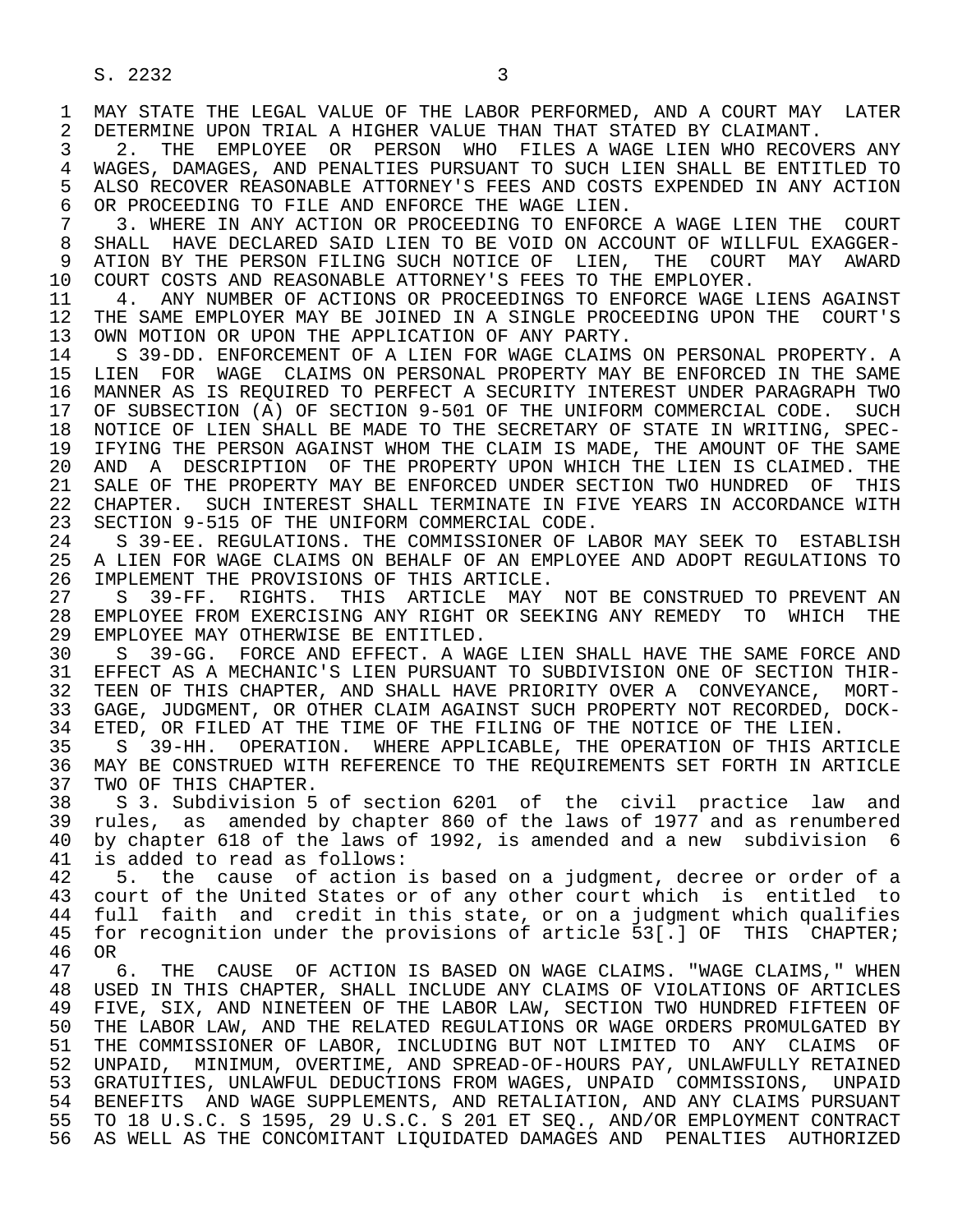1 PURSUANT TO THE LABOR LAW, THE FAIR LABOR STANDARDS ACT, OR ANY EMPLOY-<br>2 MENT CONTRACT. 2 MENT CONTRACT.<br>3 S 4. Secti 3 S 4. Section 6210 of the civil practice law and rules, as added by<br>4 chapter 860 of the laws of 1977, is amended to read as follows: 4 chapter 860 of the laws of 1977, is amended to read as follows:<br>5 S 6210. Order of attachment on notice; temporary restrainin 5 S 6210. Order of attachment on notice; temporary restraining order;<br>6 contents. Upon a motion on notice for an order of attachment, the court 6 contents. Upon a motion on notice for an order of attachment, the court<br>7 may, without notice to the defendant, grant a temporary restraining 7 may, without notice to the defendant, grant a temporary restraining<br>8 order prohibiting the transfer of assets by a garnishee as provided in 8 order prohibiting the transfer of assets by a garnishee as provided in<br>8 subdivision (b) of section 6214. WHEN ATTACHMENT IS SOUGHT PURSUANT TO 9 subdivision (b) of section 6214. WHEN ATTACHMENT IS SOUGHT PURSUANT TO<br>10 SUBDIVISION SIX OF SECTION 6201, AND IF THE EMPLOYER CONTESTS THE 10 SUBDIVISION SIX OF SECTION 6201, AND IF THE EMPLOYER CONTESTS THE 11 MOTION. THE COURT SHALL HOLD A HEARING WITHIN TEN DAYS OF WHEN THE 11 MOTION, THE COURT SHALL HOLD A HEARING WITHIN TEN DAYS OF WHEN THE<br>12 EMPLOYER'S RESPONSE TO PLAINTIFFS' MOTION FOR ATTACHMENT IS DUE. The 12 EMPLOYER'S RESPONSE TO PLAINTIFFS' MOTION FOR ATTACHMENT IS DUE. The<br>13 contents of the order of attachment granted pursuant to this section 13 contents of the order of attachment granted pursuant to this section<br>14 shall be as provided in subdivision (a) of section 6211. shall be as provided in subdivision (a) of section  $6211$ . 15 S S. Subdivision (b) of section 6211 of the civil practice law and<br>16 rules, as amended by chapter 566 of the laws of 1985, is amended to read 16 rules, as amended by chapter 566 of the laws of 1985, is amended to read<br>17 as follows: 17 as follows:<br>18 (b) Confi 18 (b) Confirmation of order. Except where an order of attachment is 19 granted on the ground specified in [subdivision] SUBDIVISIONS one AND<br>20 SIX of section 6201, an order of attachment granted without notice shall 20 SIX of section 6201, an order of attachment granted without notice shall<br>21 provide that within a period not to exceed five days after levy, the 21 provide that within a period not to exceed five days after levy, the<br>22 plaintiff shall move, on such notice as the court shall direct to the 22 plaintiff shall move, on such notice as the court shall direct to the<br>23 defendant, the garnishee, if any, and the sheriff, for an order confirmdefendant, the garnishee, if any, and the sheriff, for an order confirm-24 ing the order of attachment. Where an order of attachment without notice<br>25 is granted on the ground specified in [subdivision] SUBDIVISIONS one AND is granted on the ground specified in [subdivision] SUBDIVISIONS one AND 26 SIX of section 6201, the court shall direct that the statement required<br>27 by section 6219 be served within five days, that a copy thereof be 27 by section 6219 be served within five days, that a copy thereof be<br>28 served upon the plaintiff, and the plaintiff shall move within ten days 28 served upon the plaintiff, and the plaintiff shall move within ten days<br>29 after levy for an order confirming the order of attachment. If the after levy for an order confirming the order of attachment. If the 30 plaintiff upon such motion shall show that the statement has not been<br>31 served and that the plaintiff will be unable to satisfy the requirement 31 served and that the plaintiff will be unable to satisfy the requirement<br>32 of subdivision (b) of section 6223 until the statement has been served. 32 of subdivision (b) of section 6223 until the statement has been served,<br>33 the court may grant one extension of the time to move for confirmation 33 the court may grant one extension of the time to move for confirmation<br>34 for a period not to exceed ten days. If plaintiff fails to make such 34 for a period not to exceed ten days. If plaintiff fails to make such<br>35 motion within the required period, the order of attachment and any levy 35 motion within the required period, the order of attachment and any levy<br>36 thereunder shall have no further effect and shall be vacated upon thereunder shall have no further effect and shall be vacated upon 37 motion. Upon the motion to confirm, the provisions of subdivision (b) of 38 section 6223 shall apply. An order of attachment granted without notice 39 may provide that the sheriff refrain from taking any property levied<br>40 upon into his actual custody, pending further order of the court. 40 upon into his actual custody, pending further order of the court.<br>41 S 6. Rule 6212 of the civil practice law and rules, as amen 41 S 6. Rule 6212 of the civil practice law and rules, as amended by<br>42 chapter 860 of the laws of 1977, subdivision (b) as separately amended de the chapter 860 of the laws of 1977, subdivision (b) as separately amended<br>43 by chapters 15 and 860 of the laws of 1977, is amended to read as 43 by chapters 15 and 860 of the laws of 1977, is amended to read as 44 follows: 44 follows:

Rule 6212. Motion papers; undertaking; filing; demand; damages. (a) 46 Affidavit; other papers. On a motion for an order of attachment, or for<br>47 an order to confirm an order of attachment, the plaintiff shall show, by an order to confirm an order of attachment, the plaintiff shall show, by 48 affidavit and such other written evidence as may be submitted, that<br>49 there is a cause of action, that it is probable that the plaintiff will 49 there is a cause of action, that it is probable that the plaintiff will<br>50 succeed on the merits, that one or more grounds for attachment provided 50 succeed on the merits, that one or more grounds for attachment provided<br>51 in section 6201 exist, and that the amount demanded from the defendant 51 in section 6201 exist, and that the amount demanded from the defendant<br>52 exceeds all counterclaims known to the plaintiff. WHEN ATTACHMENT IS 52 exceeds all counterclaims known to the plaintiff. WHEN ATTACHMENT IS<br>53 SOUGHT PURSUANT TO SUBDIVISION SIX OF SECTION 6201, ONCE THE PLAINTIFF 53 SOUGHT PURSUANT TO SUBDIVISION SIX OF SECTION 6201, ONCE THE PLAINTIFF<br>54 HAS MADE THE INITIAL SHOWING, THE COURT SHALL GRANT AN ATTACHMENT UNLESS 54 HAS MADE THE INITIAL SHOWING, THE COURT SHALL GRANT AN ATTACHMENT UNLESS<br>55 THE DEFENDANT CAN SHOW THAT AN ATTACHMENT WOULD BE UNJUST. THE DEFENDANT CAN SHOW THAT AN ATTACHMENT WOULD BE UNJUST.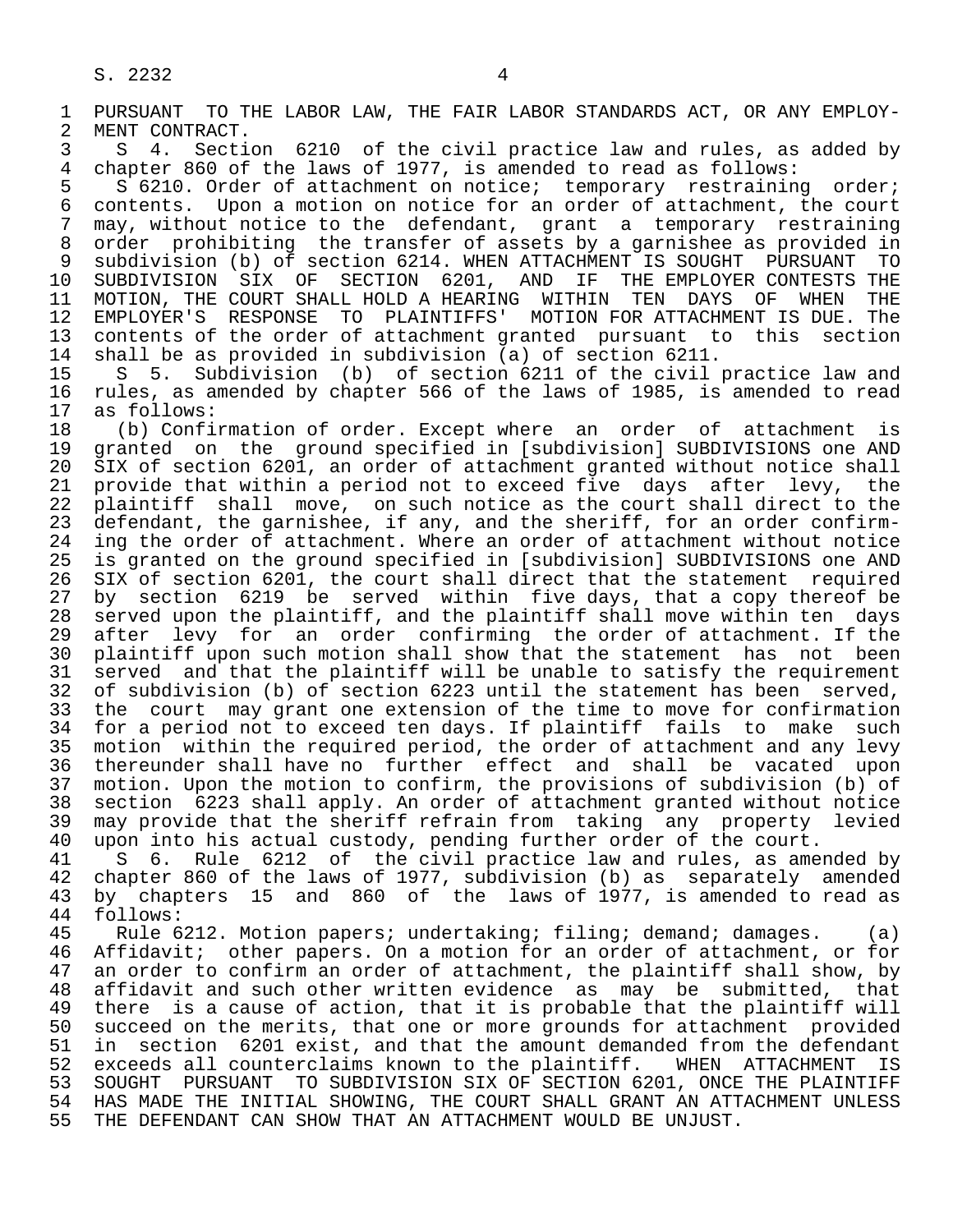1 (b) Undertaking. [On] 1. EXCEPT WHERE AN ORDER OF ATTACHMENT IS SOUGHT 2 ON THE GROUND SPECIFIED IN SUBDIVISION SIX OF SECTION 6201, ON a motion<br>3 for an order of attachment, the plaintiff shall give an undertaking, in for an order of attachment, the plaintiff shall give an undertaking, in 4 a total amount fixed by the court, but not less than five hundred<br>5 dollars, a specified part thereof conditioned that the plaintiff shall 5 dollars, a specified part thereof conditioned that the plaintiff shall<br>6 pay to the defendant all costs and damages, including reasonable attor- 6 pay to the defendant all costs and damages, including reasonable attor- 7 ney's fees, which may be sustained by reason of the attachment if the<br>8 defendant recovers judgment or if it is finally decided that the plain-8 defendant recovers judgment or if it is finally decided that the plain-<br>9 tiff was not entitled to an attachment of the defendant's property, and 9 tiff was not entitled to an attachment of the defendant's property, and<br>10 the balance conditioned that the plaintiff shall pay to the sheriff all 10 the balance conditioned that the plaintiff shall pay to the sheriff all<br>11 of his allowable fees.

11 of his allowable fees.<br>12 2. ON A MOTION F 12 2. ON A MOTION FOR AN ATTACHMENT PURSUANT TO SUBDIVISION SIX OF<br>13 SECTION 6201, THE COURT SHALL ORDER THAT THE PLAINTIFF GIVE AN ACCESSI-13 SECTION 6201, THE COURT SHALL ORDER THAT THE PLAINTIFF GIVE AN ACCESSI-<br>14 BLE UNDERTAKING OF NO MORE THAN FIVE HUNDRED DOLLARS, OR IN THE ALTERNA-BLE UNDERTAKING OF NO MORE THAN FIVE HUNDRED DOLLARS, OR IN THE ALTERNA-15 TIVE, MAY WAIVE THE UNDERTAKING ALTOGETHER. The attorney for the plain-<br>16 tiff shall not be liable to the sheriff for such fees. The surety on the 16 tiff shall not be liable to the sheriff for such fees. The surety on the<br>17 undertaking shall not be discharged except upon notice to the sheriff.

17 undertaking shall not be discharged except upon notice to the sheriff.<br>18 (c) Filing. Within ten days after the granting of an order of attac 18 (c) Filing. Within ten days after the granting of an order of attach-<br>19 ment, the plaintiff shall file it and the affidavit and other papers 19 ment, the plaintiff shall file it and the affidavit and other papers<br>20 upon which it was based and the summons and complaint in the action. 20 upon which it was based and the summons and complaint in the action.<br>21 Unless the time for filing has been extended, the order shall be invalid 21 Unless the time for filing has been extended, the order shall be invalid<br>22 if not so filed, except that a person upon whom it is served shall not 22 if not so filed, except that a person upon whom it is served shall not<br>23 be liable for acting upon it as if it were valid without knowledge of be liable for acting upon it as if it were valid without knowledge of

24 the invalidity.<br>25 (d) Demand (d) Demand for papers. At any time after property has been levied 26 upon, the defendant may serve upon the plaintiff a written demand that<br>27 the papers upon which the order of attachment was granted and the levy 27 the papers upon which the order of attachment was granted and the levy<br>28 made be served upon him. Not more than one day after service of the 28 made be served upon him. Not more than one day after service of the<br>29 demand, the plaintiff shall cause the papers demanded to be served at 29 demand, the plaintiff shall cause the papers demanded to be served at<br>30 the address specified in the demand. A demand under this subdivision 30 the address specified in the demand. A demand under this subdivision<br>31 shall not of itself constitute an appearance in the action.

31 shall not of itself constitute an appearance in the action.<br>32 (e) Damages. [The] EXCEPT WHERE AN ORDER OF ATTACHMENT 32 (e) Damages. [The] EXCEPT WHERE AN ORDER OF ATTACHMENT IS SOUGHT ON<br>33 THE GROUND SPECIFIED IN SUBDIVISION SIX OF SECTION 6201, THE plaintiff 33 THE GROUND SPECIFIED IN SUBDIVISION SIX OF SECTION 6201, THE plaintiff<br>34 shall be liable to the defendant for all costs and damages, including 34 shall be liable to the defendant for all costs and damages, including<br>35 reasonable attorney's fees, which may be sustained by reason of the 35 reasonable attorney's fees, which may be sustained by reason of the<br>36 attachment if the defendant recovers judgment, or if it is finally attachment if the defendant recovers judgment, or if it is finally 37 decided that the plaintiff was not entitled to an attachment of the<br>38 defendant's property. Plaintiff's liability shall not be limited by the 38 defendant's property. Plaintiff's liability shall not be limited by the 39 amount of the undertaking.<br>40 S 7. Section 6223 of the

40 S 7. Section 6223 of the civil practice law and rules, as amended by<br>41 chapter 860 of the laws of 1977, is amended to read as follows: 41 chapter 860 of the laws of 1977, is amended to read as follows:

42 S 6223. Vacating or modifying attachment. (a) Motion to vacate or<br>43 modify. Prior to the application of property or debt to the satisfac-43 modify. Prior to the application of property or debt to the satisfac-<br>44 tion of a judgment, the defendant, the garnishee or any person having an 44 tion of a judgment, the defendant, the garnishee or any person having an<br>45 interest in the property or debt may move, on notice to each party and interest in the property or debt may move, on notice to each party and 46 the sheriff, for an order vacating or modifying the order of attachment.<br>47 Upon the motion, the court may give the plaintiff a reasonable opportu-Upon the motion, the court may give the plaintiff a reasonable opportu-48 nity to correct any defect. [If] EXCEPT AS PROVIDED UNDER SUBDIVISION<br>49 (B), IF, after the defendant has appeared in the action, the court 49 (B), IF, after the defendant has appeared in the action, the court<br>50 determines that the attachment is unnecessary to the security of the 50 determines that the attachment is unnecessary to the security of the<br>51 plaintiff, it shall vacate the order of attachment. Such a motion shall 51 plaintiff, it shall vacate the order of attachment. Such a motion shall<br>52 not of itself constitute an appearance in the action. 52 not of itself constitute an appearance in the action.<br>53 (b) Burden of proof. [Upon] EXCEPT WHERE AN ORDER

53 (b) Burden of proof. [Upon] EXCEPT WHERE AN ORDER OF ATTACHMENT IS<br>54 GRANTED PURSUANT TO SUBDIVISION SIX OF SECTION 6201, UPON a motion to 54 GRANTED PURSUANT TO SUBDIVISION SIX OF SECTION 6201, UPON a motion to<br>55 vacate or modify an order of attachment the plaintiff shall have the 55 vacate or modify an order of attachment the plaintiff shall have the<br>56 burden of establishing the grounds for the attachment, the need for 56 burden of establishing the grounds for the attachment, the need for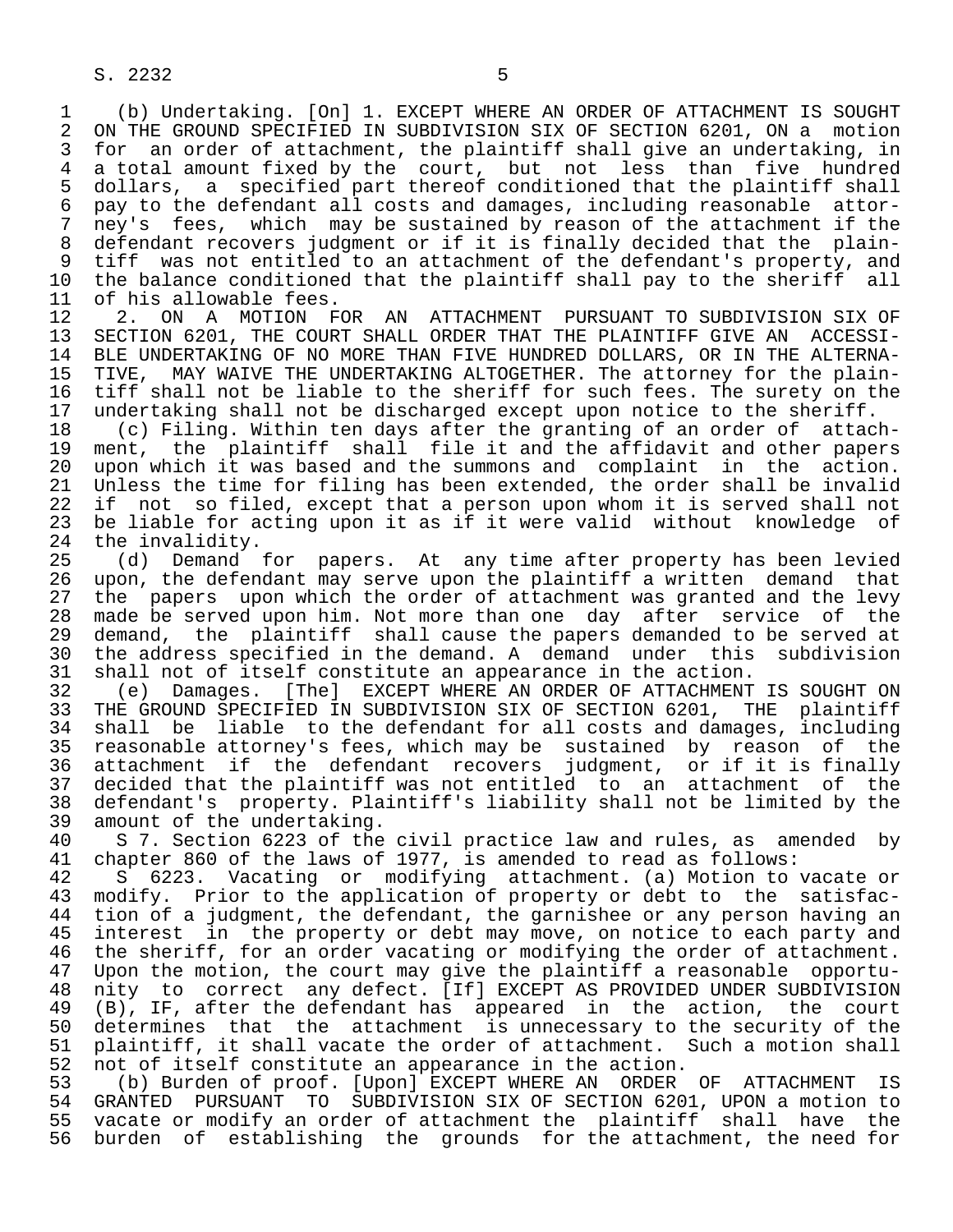1 continuing the levy and the probability that he will succeed on the<br>2 merits, UPON A MOTION TO VACATE OR MODIFY AN ORDER OF ATTACHMENT GRANTED 2 merits. UPON A MOTION TO VACATE OR MODIFY AN ORDER OF ATTACHMENT GRANTED<br>3 PURSUANT TO SUBDIVISION SIX OF SECTION 6201, THE DEFENDANT SHALL HAVE 3 PURSUANT TO SUBDIVISION SIX OF SECTION 6201, THE DEFENDANT SHALL HAVE<br>4 THE BURDEN TO DEMONSTRATE EXTRAORDINARY CIRCUMSTANCES IN ORDER TO VACATE 4 THE BURDEN TO DEMONSTRATE EXTRAORDINARY CIRCUMSTANCES IN ORDER TO VACATE<br>5 OR MODIFY THE ATTACHMENT ORDER. 5 OR MODIFY THE ATTACHMENT ORDER.<br>6 S 8. Paragraph (b) of section

6 S 8. Paragraph (b) of section 624 of the business corporation law, as<br>7 amended by chapter 449 of the laws of 1997, is amended to read as 7 amended by chapter 449 of the laws of 1997, is amended to read as  $\beta$ 8 follows:<br>9 (b) An

9 (b) Any person who shall have been a shareholder of record of a corpo-<br>10 ration, OR WHO IS OR SHALL HAVE BEEN A LABORER, SERVANT OR EMPLOYEE 10 ration, OR WHO IS OR SHALL HAVE BEEN A LABORER, SERVANT OR EMPLOYEE<br>11 OTHER THAN A CONTRACTOR, upon at least five days' written demand shall 11 OTHER THAN A CONTRACTOR, upon at least five days' written demand shall<br>12 have the right to examine in person or by agent or attorney, during 12 have the right to examine in person or by agent or attorney, during<br>13 usual business hours, its minutes of the proceedings of its shareholders 13 usual business hours, its minutes of the proceedings of its shareholders<br>14 and record of shareholders and to make extracts therefrom for any and record of shareholders and to make extracts therefrom for any 15 purpose reasonably related to such person's interest as a shareholder, 16 LABORER, SERVANT OR EMPLOYEE. Holders of voting trust certificates<br>17 representing shares of the corporation shall be regarded as shareholders 17 representing shares of the corporation shall be regarded as shareholders<br>18 for the purpose of this section. Any such agent or attorney shall be 18 for the purpose of this section. Any such agent or attorney shall be<br>19 authorized in a writing that satisfies the requirements of a writing 19 authorized in a writing that satisfies the requirements of a writing<br>20 under paragraph (b) of section 609 OF THIS ARTICLE (Proxies). A corpo-20 under paragraph (b) of section 609 OF THIS ARTICLE (Proxies). A corpo-<br>21 ration requested to provide information pursuant to this paragraph shall 21 ration requested to provide information pursuant to this paragraph shall<br>22 make available such information in written form and in any other format 22 make available such information in written form and in any other format<br>23 in which such information is maintained by the corporation and shall not in which such information is maintained by the corporation and shall not 24 be required to provide such information in any other format. If a<br>25 request made pursuant to this paragraph includes a request to furnish 25 request made pursuant to this paragraph includes a request to furnish 26 information regarding beneficial owners, the corporation shall make 27 available such information in its possession regarding beneficial owners<br>28 as is provided to the corporation by a registered broker or dealer or a 28 as is provided to the corporation by a registered broker or dealer or a<br>29 bank, association or other entity that exercises fiduciary powers in 29 bank, association or other entity that exercises fiduciary powers in<br>20 connection with the forwarding of information to such owners. The corpo-30 connection with the forwarding of information to such owners. The corpo-<br>31 ration shall not be required to obtain information about beneficial 31 ration shall not be required to obtain information about beneficial<br>32 owners not in its possession.

32 owners not in its possession.<br>33 S 9. Section 630 of the 33 S 9. Section 630 of the business corporation law, paragraph (a) as<br>34 amended by chapter 212 of the laws of 1984, paragraph (c) as amended by 34 amended by chapter 212 of the laws of 1984, paragraph (c) as amended by<br>35 chapter 746 of the laws of 1963, is amended to read as follows: 35 chapter 746 of the laws of 1963, is amended to read as follows:<br>36 S 630. Liability of shareholders for wages due to laborers, se 36 S 630. Liability of shareholders for wages due to laborers, servants or

37 employees.<br>38 (a) The ten large 38 (a) The ten largest shareholders, as determined by the fair value of 39 their beneficial interest as of the beginning of the period during which<br>40 the unpaid services referred to in this section are performed, of every 40 the unpaid services referred to in this section are performed, of every<br>41 corporation (other than an investment company registered as such under 41 corporation (other than an investment company registered as such under<br>42 an act of congress entitled "Investment Company Act of 1940"), no shares 42 an act of congress entitled "Investment Company Act of 1940"), no shares<br>43 of which are listed on a national securities exchange or regularly guot-43 of which are listed on a national securities exchange or regularly quot-<br>44 ed in an over-the-counter market by one or more members of a national or 44 ed in an over-the-counter market by one or more members of a national or<br>45 an affiliated securities association, shall jointly and severally be an affiliated securities association, shall jointly and severally be 16 personally liable for all debts, wages or salaries due and owing to any<br>47 of its laborers, servants or employees other than contractors, for 47 of its laborers, servants or employees other than contractors, for<br>48 services performed by them for such corporation. [Before such laborer, 48 services performed by them for such corporation. [Before such laborer,<br>49 servant or employee shall charge such shareholder for such services, he 49 servant or employee shall charge such shareholder for such services, he<br>50 shall give notice in writing to such shareholder that he intends to hold 50 shall give notice in writing to such shareholder that he intends to hold<br>51 him liable under this section. Such notice shall be given within one 51 him liable under this section. Such notice shall be given within one<br>52 hundred and eighty days after termination of such services, except that 52 hundred and eighty days after termination of such services, except that<br>53 if, within such period, the laborer, servant or employee demands an 53 if, within such period, the laborer, servant or employee demands an<br>54 examination of the record of shareholders under paragraph (b) of section 54 examination of the record of shareholders under paragraph (b) of section<br>55 624 (Books and records; right of inspection, prima facie evidence), such 55 624 (Books and records; right of inspection, prima facie evidence), such<br>56 notice may be given within sixty days after he has been given the oppor-56 notice may be given within sixty days after he has been given the oppor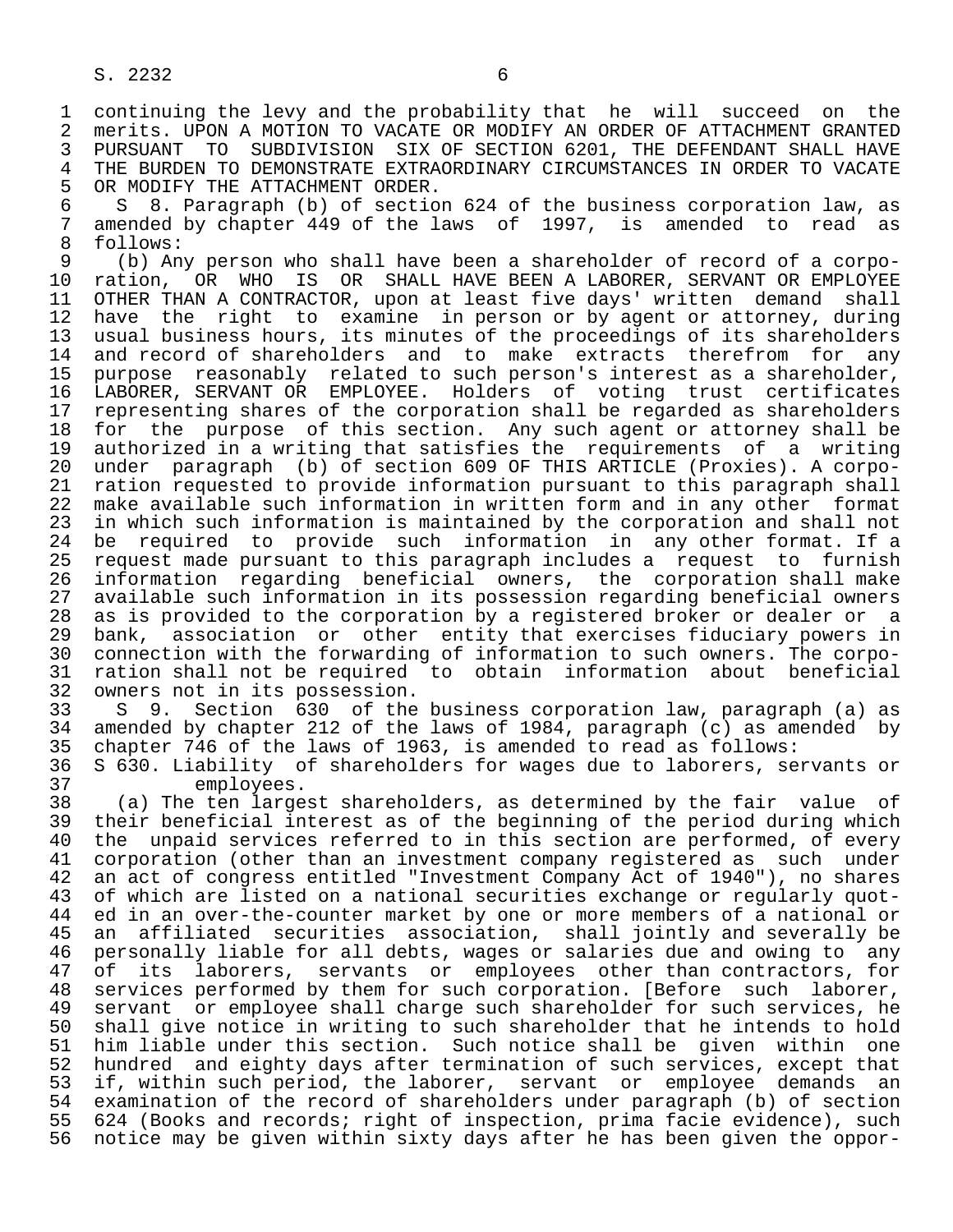1 tunity to examine the record of shareholders. An action to enforce such<br>2 liability shall be commenced within ninety days after the return of an 2 liability shall be commenced within ninety days after the return of an 3 execution unsatisfied against the corporation upon a judgment recovered

4 against it for such services.]<br>5 (b) For the purposes of this 5 (b) For the purposes of this section, wages or salaries shall mean all 6 compensation and benefits payable by an employer to or for the account<br>7 of the employee for personal services rendered by such employee INCLUD-7 of the employee for personal services rendered by such employee INCLUD-<br>8 ING ANY CONCOMITANT LIOUIDATED DAMAGES, PENALTIES, INTEREST, ATTORNEY'S 8 ING ANY CONCOMITANT LIQUIDATED DAMAGES, PENALTIES, INTEREST, ATTORNEY'S<br>9 FEES OR COSTS. These shall specifically include but not be limited to 9 FEES OR COSTS. These shall specifically include but not be limited to<br>10 salaries, overtime, vacation, holiday and severance pay; employer 10 salaries, overtime, vacation, holiday and severance pay;<br>11 contributions to or payments of insurance or welfare benefits; 11 contributions to or payments of insurance or welfare benefits; employer<br>12 contributions to pension or annuity funds; and any other moneys properly 12 contributions to pension or annuity funds; and any other moneys properly<br>13 due or pavable for services rendered by such employee. 13 due or payable for services rendered by such employee.<br>14 (c) A shareholder who has paid more than his pro rat

14 (c) A shareholder who has paid more than his pro rata share under this<br>15 section shall be entitled to contribution pro rata from the other share-15 section shall be entitled to contribution pro rata from the other share-<br>16 holders liable under this section with respect to the excess so paid, 16 holders liable under this section with respect to the excess so paid,<br>17 over and above his pro rata share, and may sue them jointly or severally 17 over and above his pro rata share, and may sue them jointly or severally<br>18 or any number of them to recover the amount due from them. Such recov-18 or any number of them to recover the amount due from them. Such recov-<br>19 ery may be had in a separate action. As used in this paragraph. "pro 19 ery may be had in a separate action. As used in this paragraph, "pro<br>20 rata" means in proportion to beneficial share interest. Before a share-20 rata" means in proportion to beneficial share interest. Before a share-<br>21 holder may claim contribution from other shareholders under this para-21 holder may claim contribution from other shareholders under this para-<br>22 graph, he shall[, unless they have been given notice by a laborer, serv-22 graph, he shall[, unless they have been given notice by a laborer, serv-<br>23 ant or employee under paragraph (a), give them notice in writing that ant or employee under paragraph  $(a)$ ,  $j$  give them notice in writing that 24 he intends to hold them so liable to him. [Such notice shall be given by<br>25 him within twenty days after the date that notice was given to him by a him within twenty days after the date that notice was given to him by a 26 laborer, servant or employee under paragraph (a).]

27 S 10. Section 609 of the limited liability company law is amended by<br>28 adding two new subdivisions (c) and (d) to read as follows: 28 adding two new subdivisions (c) and (d) to read as follows:<br>29 (C) NOTWITHSTANDING THE PROVISIONS OF SUBDIVISION (A) OF

29 (C) NOTWITHSTANDING THE PROVISIONS OF SUBDIVISION (A) OF THIS SECTION,<br>30 THE TEN MEMBERS WITH THE LARGEST PERCENTAGE OWNERSHIP INTEREST. AS 30 THE TEN MEMBERS WITH THE LARGEST PERCENTAGE-OWNERSHIP-INTEREST, AS<br>31 DETERMINED-DURING-THE-TIME-WHICH-THE-UNPAID-SERVICES-REFERRED-TO-IN-THIS 31 DETERMINED DURING THE TIME WHICH THE UNPAID SERVICES REFERRED TO IN THIS<br>32 SECTION ARE PERFORMED, OF EVERY LIMITED LIABILITY COMPANY, SHALL JOINTLY 32 SECTION ARE PERFORMED, OF EVERY LIMITED LIABILITY COMPANY, SHALL JOINTLY<br>33 AND SEVERALLY BE PERSONALLY LIABLE FOR ALL DEBTS, WAGES OR SALARIES DUE 33 AND SEVERALLY BE PERSONALLY LIABLE FOR ALL DEBTS, WAGES OR SALARIES DUE<br>34 AND OWING TO ANY OF ITS LABORERS, SERVANTS OR EMPLOYEES OTHER THAN 34 AND OWING TO ANY OF ITS LABORERS, SERVANTS OR EMPLOYEES OTHER THAN<br>35 CONTRACTORS, FOR SERVICES PERFORMED BY THEM FOR SUCH COMPANY, A MEMBER 35 CONTRACTORS, FOR SERVICES PERFORMED BY THEM FOR SUCH COMPANY. A MEMBER<br>36 WHO HAS PAID MORE THAN HIS PRO RATA SHARE UNDER THIS SECTION SHALL BE WHO HAS PAID MORE THAN HIS PRO RATA SHARE UNDER THIS SECTION SHALL BE 37 ENTITLED TO CONTRIBUTION PRO RATA FROM THE OTHER MEMBERS LIABLE UNDER<br>38 THIS SECTION WITH RESPECT TO THE EXCESS SO PAID, OVER AND ABOVE HIS PRO 38 THIS SECTION WITH RESPECT TO THE EXCESS SO PAID, OVER AND ABOVE HIS PRO<br>39 RATA SHARE, AND MAY SUE THEM JOINTLY OR SEVERALLY OR ANY NUMBER OF THEM 39 RATA SHARE, AND MAY SUE THEM JOINTLY OR SEVERALLY OR ANY NUMBER OF THEM<br>40 TO RECOVER THE AMOUNT DUE FROM THEM. SUCH RECOVERY MAY BE HAD IN A SEPA-40 TO RECOVER THE AMOUNT DUE FROM THEM. SUCH RECOVERY MAY BE HAD IN A SEPA-<br>41 RATE ACTION. AS USED IN THIS PARAGRAPH, "PRO RATA" MEANS IN PROPORTION 41 RATE ACTION. AS USED IN THIS PARAGRAPH, "PRO RATA" MEANS IN PROPORTION<br>42 TO PERCENTAGE OWNERSHIP INTEREST. BEFORE A MEMBER MAY CLAIM CONTRIBUTION 42 TO PERCENTAGE OWNERSHIP INTEREST. BEFORE A MEMBER MAY CLAIM CONTRIBUTION<br>43 FROM OTHER MEMBERS UNDER THIS SECTION, HE SHALL GIVE THEM NOTICE IN 43 FROM OTHER MEMBERS UNDER THIS SECTION, HE SHALL GIVE THEM NOTICE 44 WRITING THAT HE INTENDS TO HOLD THEM SO LIABLE TO HIM. 44 WRITING THAT HE INTENDS TO HOLD THEM SO LIABLE TO HIM.<br>45 (D) FOR THE PURPOSES OF THIS SECTION, WAGES OR SALAR

 45 (D) FOR THE PURPOSES OF THIS SECTION, WAGES OR SALARIES SHALL MEAN ALL 46 COMPENSATION AND BENEFITS PAYABLE BY AN EMPLOYER TO OR FOR THE ACCOUNT 47 OF THE EMPLOYEE FOR PERSONAL SERVICES RENDERED BY SUCH EMPLOYEE. THESE OF THE EMPLOYEE FOR PERSONAL SERVICES RENDERED BY SUCH EMPLOYEE. THESE 48 SHALL SPECIFICALLY INCLUDE BUT NOT BE LIMITED TO SALARIES, OVERTIME, 49 VACATION, HOLIDAY AND SEVERANCE PAY; EMPLOYER CONTRIBUTIONS TO OR<br>50 PAYMENTS OF INSURANCE OR WELFARE BENEFITS; EMPLOYER CONTRIBUTIONS TO 50 PAYMENTS OF INSURANCE OR WELFARE BENEFITS; EMPLOYER CONTRIBUTIONS TO<br>51 PENSION OR ANNUITY FUNDS; AND ANY OTHER MONEYS PROPERLY DUE OR PAYABLE 51 PENSION OR ANNUITY FUNDS; AND ANY OTHER MONEYS PROPERLY DUE OR PAYABLE 52 FOR SERVICES RENDERED BY SUCH EMPLOYEE, INCLUDING ANY CONCOMITANT LIQUI-<br>53 DATED DAMAGES, PENALTIES, INTEREST, ATTORNEYS' FEES OR COSTS. 53 DATED DAMAGES, PENALTIES, INTEREST, ATTORNEYS' FEES OR COSTS.<br>54 S 11. Section 1102 of the limited liability company law is

54 S 11. Section 1102 of the limited liability company law is amended by<br>55 adding a new subdivision (e) to read as follows: adding a new subdivision (e) to read as follows: